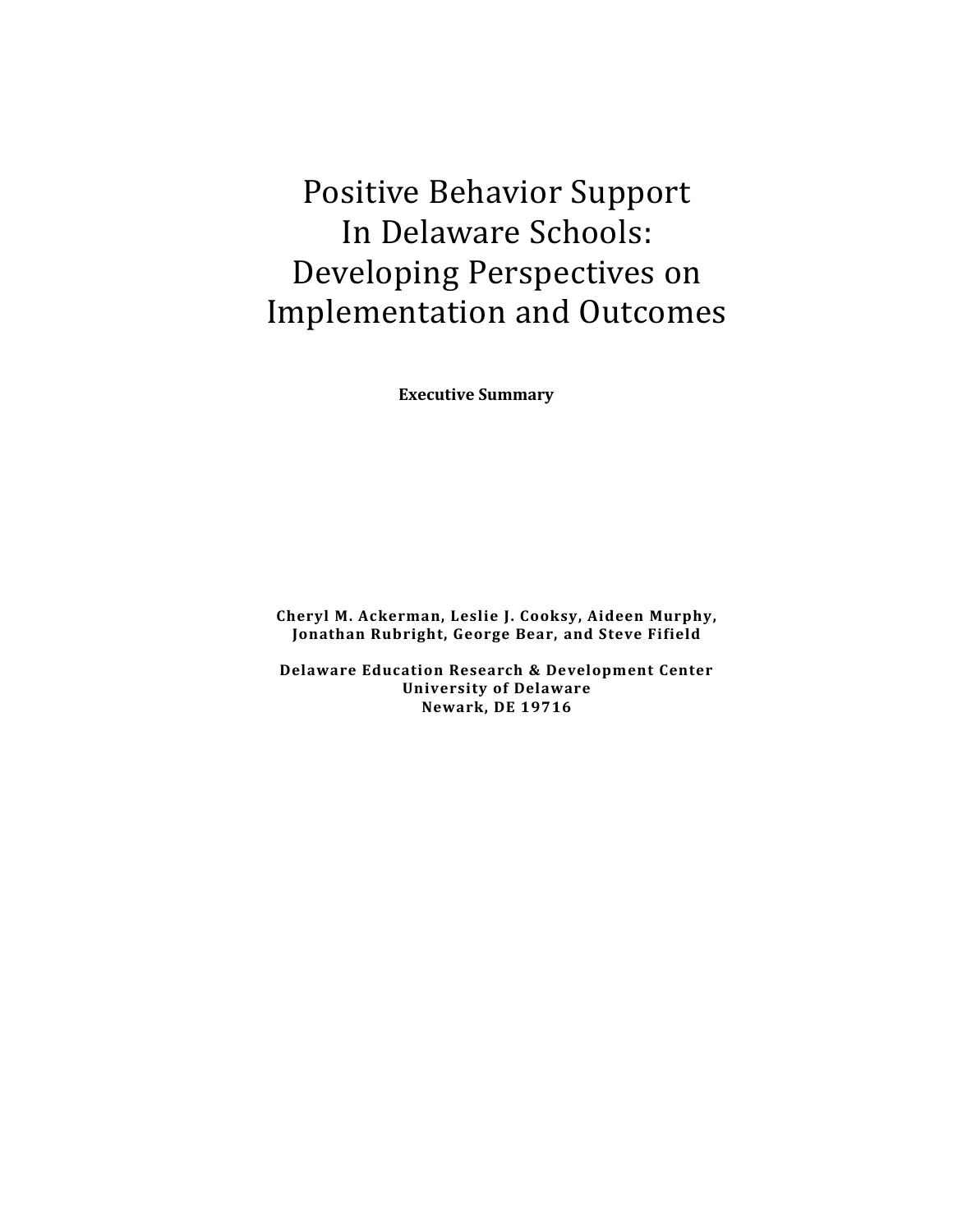# Positive Behavior Support in Delaware Schools: Developing Perspectives on Implementation and Outcomes

# **Executive Summary**

Through Delaware's Positive Behavior Supports initiative (DE-PBS), over one hundred public schools in Delaware have adopted the Schoolwide Positive Behavioral Supports approach to schoolwide discipline (Sugai & Horner, 2009). This approach focuses on developing a school-wide system of strategies to reduce behavior problems and foster a positive school climate. DE-PBS is a collaborative effort between the Delaware Department of Education (DDOE), the Center for Disabilities Studies at the University of Delaware, and Delaware public schools. The project is led by a PBS Core Team consisting of project staff members from the Center for Disabilities Studies (a project co-director and a research associate), the Delaware Department of Education (a DDOE staff member who serves as co-director), University of Delaware faculty partners (two professors in the School of Education who serve as consultants), and a consulting school psychologist who works in the public schools. In previous years, the Core Team has focused on increasing the number of schools implementing PBS and developing staff development materials. Although PBS entails 3 tiers of supports and interventions (Tier 1 for all students, Tier 2 for at-risk students, and Tier 3 for students with the most serious behavior problems), the primary focus of DE-PBS has been at Tier 1 – the universal, schoolwide level.

The number of DE-PBS schools has more than doubled in the past five years. Although many more schools are now designated as PBS schools, the rapid increase was associated with variability in the quality of program implementation across schools. To address the implementation issues, and increase the likelihood that the program will have the desired effects, the project has focused on three critical tasks in recent years. These tasks are: (1) developing key features of DE-PBS, including the valued student outcomes and the processes for obtaining them, (2) creating reliable and valid evaluation measures of those outcomes and processes, and (3) aligning key features and assessment measures with staff development and training. DE-PBS is currently in a state of transition − evolving from a primarily behaviorally-oriented approach to managing student behavior to a more comprehensive approach to schoolwide discipline designed not only to help manage student behavior but also to develop self-discipline and foster positive school climate.

## **Evaluation Questions**

Two questions guided the evaluation. The first is formative, intended to help the DE-PBS Core Team in its current transition. The second looks again at the outcome of disciplinary infractions, using a different analysis than that used by Bear and colleagues (2009) to see if the results are any different. The specific questions are:

- (1) What are contributors and barriers to schools' implementation of DE-PBS?
- (2) What is the relationship between DE-PBS and changes in incidence of disciplinary infractions?

# **Contributors and Barriers to DE-PBS Implementation**

To learn about contributors and barriers to PBS implementation, a multiple case study design with six schools was used. To be considered for inclusion in the study, schools had to: (1) be an elementary or middle school implementing DE-PBS for at least three years, (2) have the approval of district leaders to participate, and (3) be at either the high or low end of the continuum of school disciplinary infractions. We purposively selected schools at the ends of the continuum to ensure a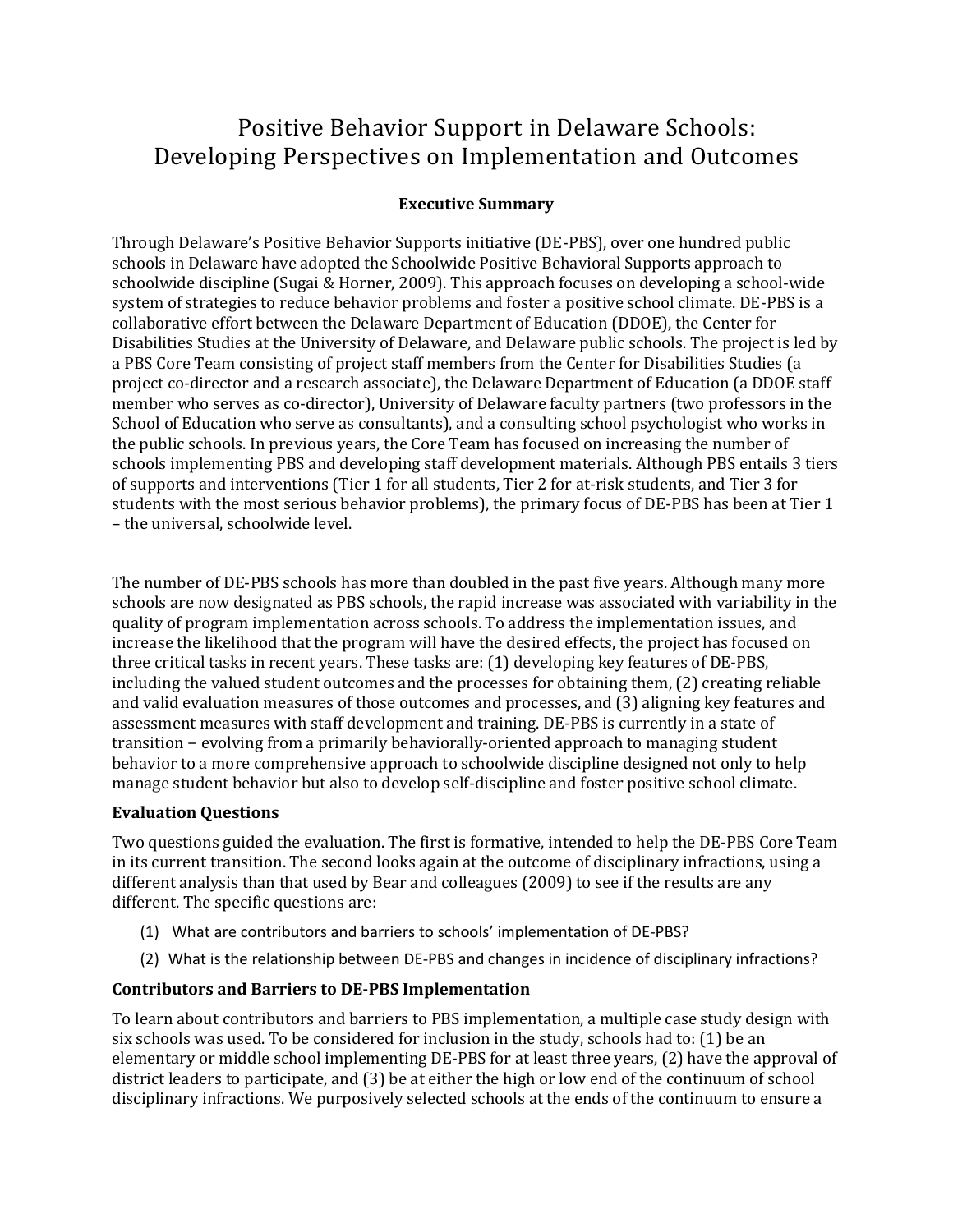diversity of experiences in the implementation of PBS. The final sample includes three middle schools and three elementary schools, at least one school from each county, and two schools with a high rate of disciplinary infractions and four with low rates. The participating schools are not identified because the focus is on the cross-cutting findings on barriers and contributors, rather than on successes or challenges at specific schools.

At each school, administrators serving on the PBS team participated in individual interviews. All members of a school's PBS team were invited to participate in a focus group interview. Focus groups were also held with teachers and, in the schools with low rates of disciplinary infractions, with students. (Given time constraints, focus groups could not be held with students at all schools.) In all but one school, participants in the teacher and student focus groups were randomly selected from lists provided by the schools. (One principal chose to select teachers and students by following our random selection procedures.) With the exception of the students, all interviewees were asked to complete an online version of the Delaware Assessment of Strengths and Needs for Positive Behavior Supports (Bear, Burwell, Baker, Blank, & Boyer, 2009), which includes items aligned with features of DE-PBS and drawn from the literature. Respondents from schools with higher incidence of disciplinary infractions were more likely to give their school low ratings than respondents from schools with lower incidence of infractions. These results indicate the diversity of the selected schools on dimensions relevant to PBS implementation, and thus confirm the schools' likely utility in providing different perspectives on DE-PBS.

The data from the individual and focus group interviews were transcribed from audio recordings and then analyzed using a combination of deductive categories drawn from the key features of DE-PBS and inductive coding to identify emergent themes. In keeping with the focus on cross-cutting contributors and barriers rather than on the experiences of individual schools, the analysis was conducted by type of respondent first (that is, all PBS team focus groups, then all administrators, and so on) and then the results were aggregated across the different respondents to identify major categories and specific contributors and barriers. This approach limits the opportunity to include the role of school context in the analysis. The goal of this part of the evaluation was to help the team learn how to improve school's implementation of PBS, whatever its context.

## *Findings*

Four dominant themes related to contributors and barriers to the implementation of DE-PBS were identified:

- (1) consistency and adaptability,
- (2) rewards,
- (3) data-based decision making, and
- (4) professional development and support.

These themes encompass both contributors and barriers to PBS implementation. For example, the theme of consistency and adaptability includes the positive aspect of PBS evolving over time in response to changing needs, and the concern about PBS becoming stagnant and unresponsive.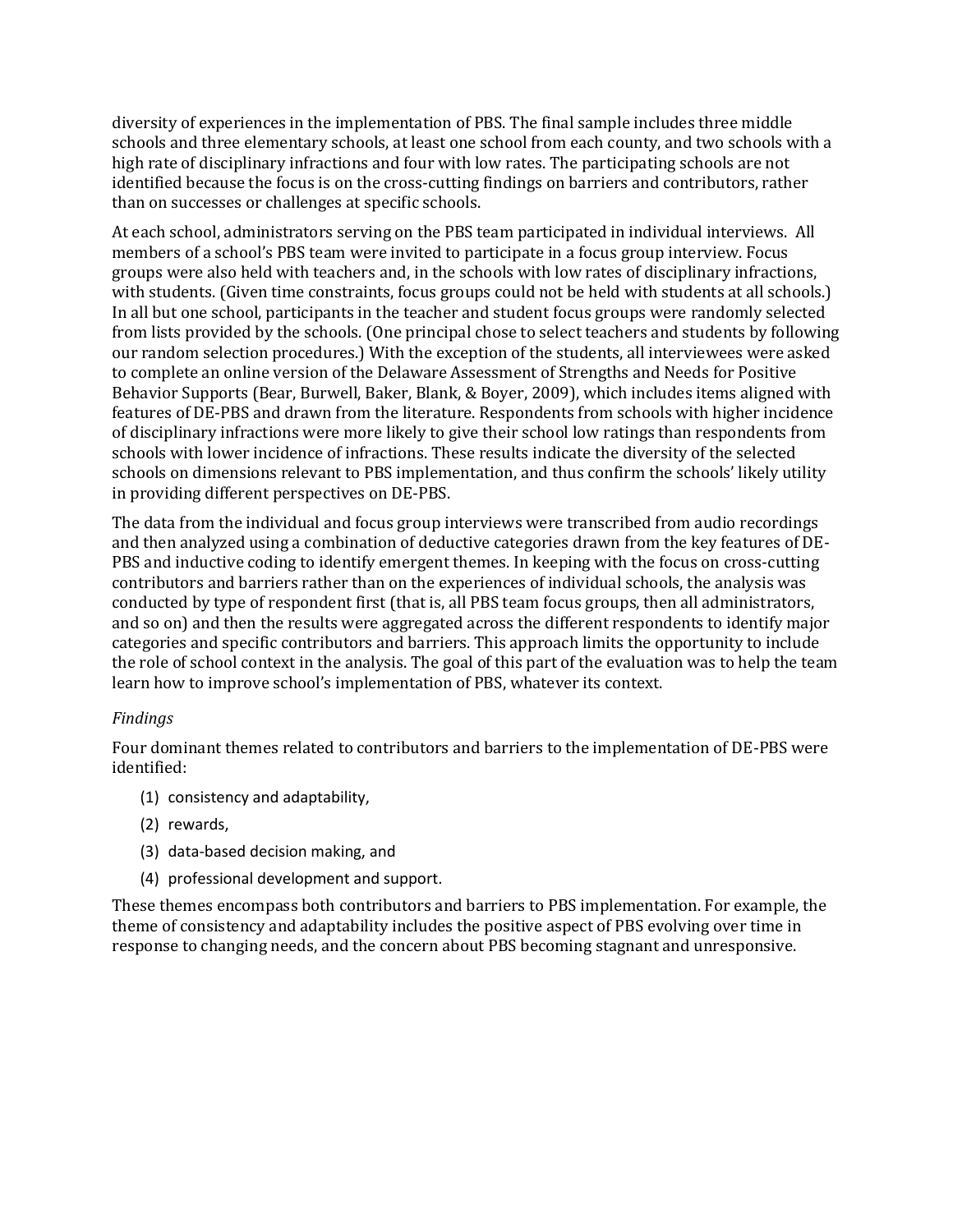## Consistency and Adaptability

Consistency and adaptability, the most prominent factor identified in the data, has three dimensions: the consistency of commitment to PBS over time; the consistency with which schoolspecific PBS policies and practices were applied within each school; and the adaptability of PBS as part of a dynamic and evolving school culture.Table 1 provides illustrative quotes for the contributors and barriers associated with this theme. In this and the other tables in this section, the initials in brackets after each quote refer to the source of the quote, with  $C = \text{coach}, A =$ administrator,  $T = \text{teacher (not a member of the PBS team)}$ ,  $S = \text{student}$ , and  $TM = PBS$  team member.

| <b>Contributors</b>                                                   | <b>Illustrative Quotes</b>                                                                                                                                                                                                                                               |  |
|-----------------------------------------------------------------------|--------------------------------------------------------------------------------------------------------------------------------------------------------------------------------------------------------------------------------------------------------------------------|--|
| Consistent commitment to PBS by<br>teachers and administrators        | "They have to have buy-in – that's important so you have to get people<br>to understand why it's important and why you're doing it." [A]                                                                                                                                 |  |
| Consistency of policies and<br>practices as applied in the school     | "Those rules are throughout the whole school, not only in the<br>classroom, but it's being safe in the hallway, in the playground, on the<br>bus, and in the cafeteriaThe rules are the same no matter where you<br>are and no matter what grade you are in." [T]        |  |
| Willingness to adapt and<br>experiment within the framework<br>of PBS | "So I think one thing we're always doing is trying to say like 'where are<br>we?' and 'what can we do to improve it?'" [A]                                                                                                                                               |  |
| <b>Barriers</b>                                                       | <b>Illustrative Quotes</b>                                                                                                                                                                                                                                               |  |
| Lack of buy-in to PBS                                                 | "There are still considerable people, teachers and staff, who are<br>resistant and that clearly affects how well they are able to implement.<br>There are some naysayers that clearly don't want to be on board." [C]                                                    |  |
| Limited understanding of PBS<br>principles                            | "something we're constantly working on is people understanding it [the<br>currency used as rewards] has to be one at a time. That's an education<br>that goes on every month it seems like. Being sure that people use them<br>the way they're supposed to be used." [A] |  |

**Table 1. Contributors and barriers in the consistency and adaptability**

## Rewards

When asked to describe the major components of PBS in their school, almost all respondents mentioned the rewards system before any other element of the program. The structure of rewards systems was similar across the schools. Each school had a currency system in place wherein students were issued varying amounts of the school currency for different types of positive behavior. Although the currency was a common element, there was variation in how it was used. In different schools, students could use the currency to buy pre-priced items in a PBS store, bid on items at auctions, participate in a weekly lottery, or purchase extra privileges. In some cases, schools used a combination of group activities and events with individual prizes. In the six schools that we studied, rewards seem to dominate the definition of PBS.

The contributors and barriers associated with the theme of rewards are listed below, with illustrative quotes for each.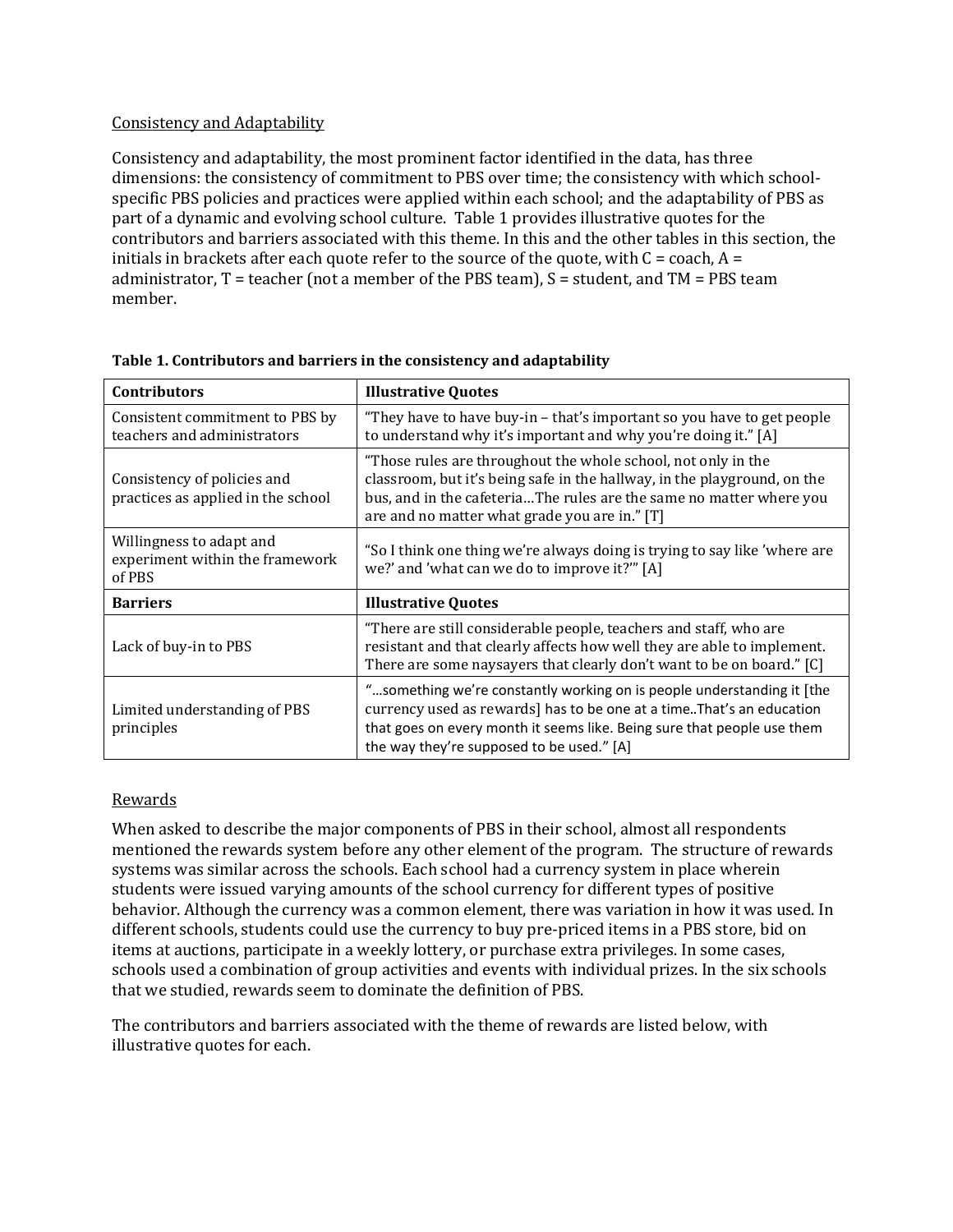#### **Table 2. Contributors and barriers in the rewards theme**

| <b>Contributors</b>                                    | <b>Illustrative Quotes</b>                                                                                                                                                                                                                                                      |  |
|--------------------------------------------------------|---------------------------------------------------------------------------------------------------------------------------------------------------------------------------------------------------------------------------------------------------------------------------------|--|
| Student input                                          | "With the school store it has changed because of the survey that was<br>taken by fifth grade students and they came up with different things they<br>would like to see in the school store." [T]                                                                                |  |
| Appropriate nature and timing of<br>rewards            | "Another thing that is always told to us is to keep the rewards simple<br>because you don't want the students thinking that if I'm good I can get a<br>reward. You want them to think I should do the right thing. So we always<br>try to keep the rewards really simple." [TM] |  |
| External support                                       | "Another example of a donation or a pitch would be to go to the local<br>WaWa and students that have the best behaved classroomfor that<br>month, they would receive a free milkshake from WaWa." [A]                                                                           |  |
| <b>Barriers</b>                                        | <b>Illustrative Quotes</b>                                                                                                                                                                                                                                                      |  |
| Lack of clarity/agreement about<br>when to use rewards | "I feel as though not every teacher gives the students the tickets for the<br>same behaviors. It's not consistent among teachers." [TM]                                                                                                                                         |  |
| Student manipulation of the system                     | "I just feel that as the kids are going from grade to grade they're<br>learning how to manipulate the system, so by fifth grade I mean I've<br>had a kid come up to me and say put his feet on my desk and say let's<br>make a deal." [T]                                       |  |
| Rewards that are inappropriate for<br>the age group    | "The rewards are more for like middle school interests. Like in middle<br>school they're not going to want to be winning candy, they're going to<br>want to win money and stuff that they can actually use." [S]                                                                |  |

## Data-Based Decision Making

Data-based decision making is a key feature of PBS and was addressed specifically in our interview questions. In response, teachers and administrators described positive aspects of using data, but also identified barriers to the use of data. Both positive aspects and barriers, with illustrative quotes for each, are listed in the following table.

| <b>Contributors</b>            | <b>Illustrative Quotes</b>                                                                                                                                                                                                                                                                                                                                                                                            |
|--------------------------------|-----------------------------------------------------------------------------------------------------------------------------------------------------------------------------------------------------------------------------------------------------------------------------------------------------------------------------------------------------------------------------------------------------------------------|
| Responding to emerging issues  | "Say we noticed in February that the playground behavior was poor, it<br>was going down and we were having incidents, then we would go back<br>and discuss with our co-workers what we need to do, possibly go over<br>the rules, do some more skits, remind the kids again about the PBS<br>rules, show them again what they look like, and model again good<br>behavior and what we're expecting out of them." [TM] |
| Monitoring individual behavior | "We look at our monthly offenses (level 2, 3, 4). We look at where they are<br>occurring, are there repeat offenders, and what have we done for those<br>repeat offenders. Are they seeing the guidance counselor, so they have an<br>FBA (Functional Behavior Assessment), do they have an IEP that has<br>accommodations. Are we meeting those?" [A]                                                                |
| Increased staff buy-in         | "But some of our teachers weren't buying into it as much as they could                                                                                                                                                                                                                                                                                                                                                |

#### **Table 3. Contributors and barriers in the data-based decision-making theme**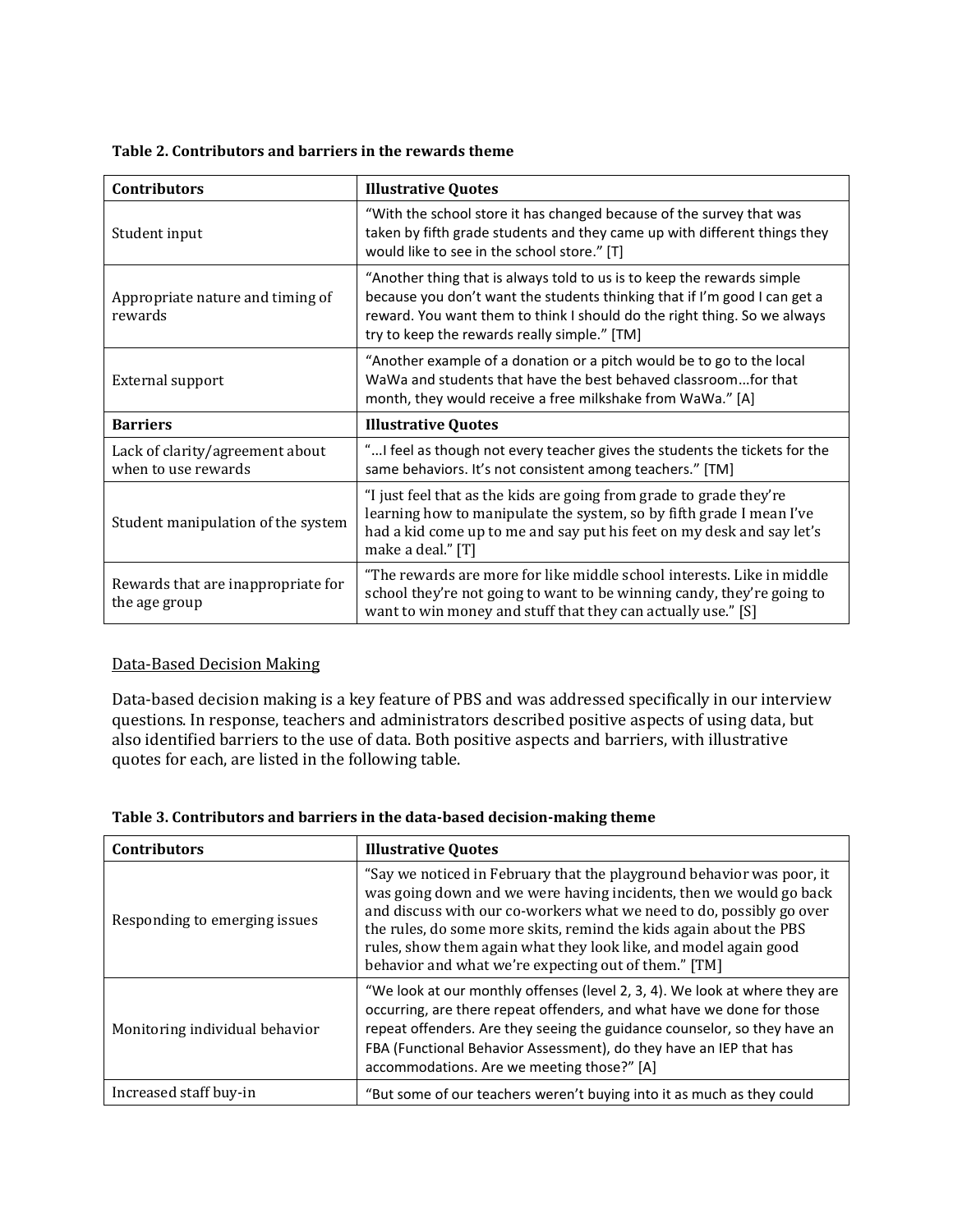|                                 | have for a lot of reasons. One is because they didn't see the benefits of it.<br>Well, now they see the benefits of it because we are able to track it and<br>get a little bit better, and we are able to use it a little bit better, so now we<br>have more teachers buying into it." [A]                                                                                                                                                                                              |
|---------------------------------|-----------------------------------------------------------------------------------------------------------------------------------------------------------------------------------------------------------------------------------------------------------------------------------------------------------------------------------------------------------------------------------------------------------------------------------------------------------------------------------------|
| <b>Barriers</b>                 | <b>Illustrative Quotes</b>                                                                                                                                                                                                                                                                                                                                                                                                                                                              |
| Data as window-dressing         | "we have the academic data posted all around in our classroom, down<br>stairs, when you walk in the buildings, you hear about it during staff<br>development meetings, but we never hear about the school climate data.<br>And the referrals, that data is not posted." [T]                                                                                                                                                                                                             |
| Unsystematic collection of data | "I would ask them - where's your data? First, it was not even there to<br>begin with. Then they started bringing data, but I think that they thought<br>all they had to do was look at it instead of analyze it. Now I think they are<br>getting it; it's emerging. I think they're improving, but that has always<br>been a major roadblock in their ability to reflect on what they're doing and<br>make decisions based on the data about what needs to be done<br>differently." [C] |

## Professional Development and Support

Schoolwide and targeted subgroup professional development and support was a theme discussed among all adult participant groups. Need for professional development varied widely across schools and refresher training was identified as an important part of the process. Support from the district coach also varied with some schools reporting that they needed little assistance and others needing more. The quotes below illustrate the contributors and barriers related to professional development and support.

| Table 4. Contributors and barriers in the professional development and support theme |  |
|--------------------------------------------------------------------------------------|--|
|                                                                                      |  |

| <b>Contributors</b>                          | <b>Illustrative Quotes</b>                                                                                                                                                                                                                                                                                  |  |
|----------------------------------------------|-------------------------------------------------------------------------------------------------------------------------------------------------------------------------------------------------------------------------------------------------------------------------------------------------------------|--|
| Awareness of District Coach as a<br>resource | "At this point we felt we haven't needed our district coach, she's there if<br>we need her, but things have been running smoothly. " [TM]                                                                                                                                                                   |  |
| Annual refresher training                    | "We actually revamped our programand so we went to a retreat where<br>we spent a good part of the day re-training all the new staff so everybody<br>had a refresher." [A]                                                                                                                                   |  |
| <b>Barriers</b>                              | <b>Illustrative Quotes</b>                                                                                                                                                                                                                                                                                  |  |
| Insufficient training for new<br>teachers    | "I'm a first year teacher here and I've never gotten any training. I spent the<br>first three weeks, they gave me tickets [reward currency], and I had no<br>idea what they were." [T]                                                                                                                      |  |
| Lack of refresher training                   | "I think it is necessary every year to cover the whole thing $-$ the basics, the<br>philosophy, the way it worksThere is some time that should be invested<br>in making it work every year and we just haven't been able to put the time<br>into because of all the other constraints in the building." [T] |  |
| Limited resources                            | "That is how the District could help us $-$ provide substitute teachers so<br>that you know that everyone can get the state wide training that PBS<br>offers." [TM]                                                                                                                                         |  |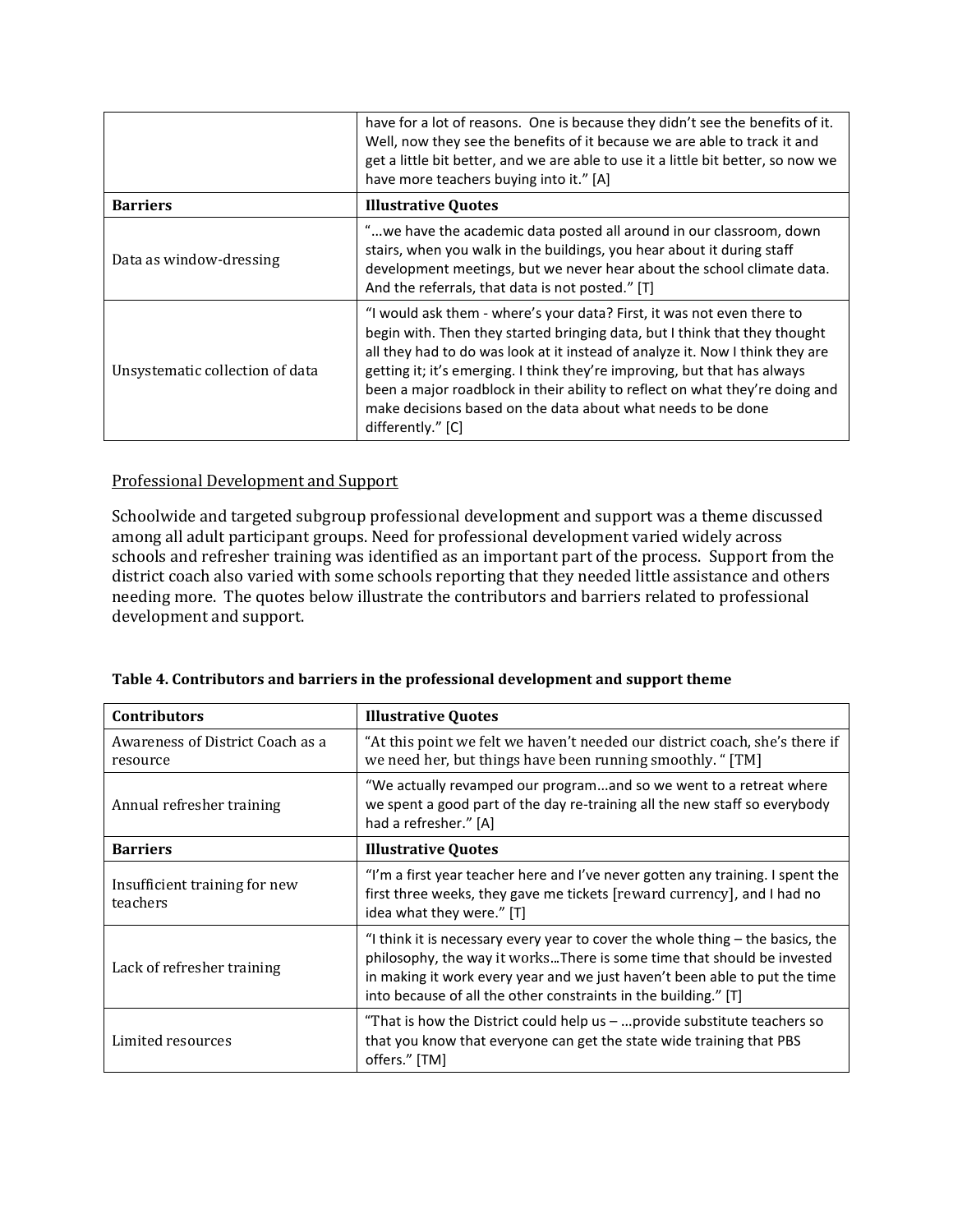#### *Recommendations*

Specific recommendations can be drawn from the lists of contributors and barriers described above. In addition, some cross-cutting recommendations can be identified:

- (1) Teacher commitment to the initiative needs to be developed and reinforced. Communication of guidelines and the rationale for practices could facilitate teacher buy-in. Systematic use of data to demonstrate the effectiveness of PBS practices was also linked to teacher buy-in.
- (2) Clear implementation guidelines should be provided to all school staff through a structured system of professional development and information dissemination. The guidelines need to help teachers respond positively to an often diverse population of students. They also need to encourage consistent and appropriate implementation of the rewards system based on a shared understanding of PBS in the school.
- (3) Systematic data collection and use allows teachers and administrators to monitor the nature, location, and frequency of smaller disciplinary infractions before they become larger issues.
- (4) Including student input in data-based decision-making can be useful in addressing barriers associated with the rewards system, including selecting appropriate rewards and monitoring the consistency with which rewards are offered.
- (5) PBS orientation/training for new and substitute teachers could increase the consistency of application within the school. Similarly, refresher training may be needed for more experienced teachers. However, given the limited resources for professional development and the experience of some teachers with PBS, creativity in how to provide the training – to whom, when, and in what format – will be needed.

## **Analysis of the Relationship between Disciplinary Infractions and Schoolwide DE-PBS**

#### *Methodology*

To answer evaluation question 2, differences in suspension rates over time in PBS and non-PBS schools were tested using data from 2005-2008, with separate models for elementary and middle schools. (Due to changes in how suspension data were reported to and collected by the state, data before 2005 or after 2008 were not used.) The sample was limited to elementary or middle schools that had participated in the student climate survey. In addition, PBS schools had to have participated in the PBS program for at least three years as of fall 2009. A total of 55 elementary schools fit the eligibility criteria, with 17 (31%) not implementing and 38 (69%) implementing PBS. Of the 18 middle schools that fit the eligibility criteria, four (22%) were not implementing and 14 (78%) were implementing PBS. Using suspension rate data from these schools, a longitudinal hierarchical linear modeling analysis (HLM) was used to account for the nested structure of the data (suspension rate data nested within schools over time). The original design planned to include other possible influences on discipline over time, such as prior academic performance, percentage of students with free and reduced lunch, school climate (as measured by The Delaware School Climate Survey – Student (DSCS-S), Bear, Smith, Blank, & Chen, in press), and level of PBS technical assistance (as measured by a survey of coaches). Although the sample included only those schools that had school climate survey data, not all schools agreed to share the data for research purposes. As a result, climate was not included as a variable in the analysis. Incomplete data on levels of technical assistance meant that this variable was also not included. All other school-level discipline, achievement, and demographic data were provided by the Delaware Department of Education.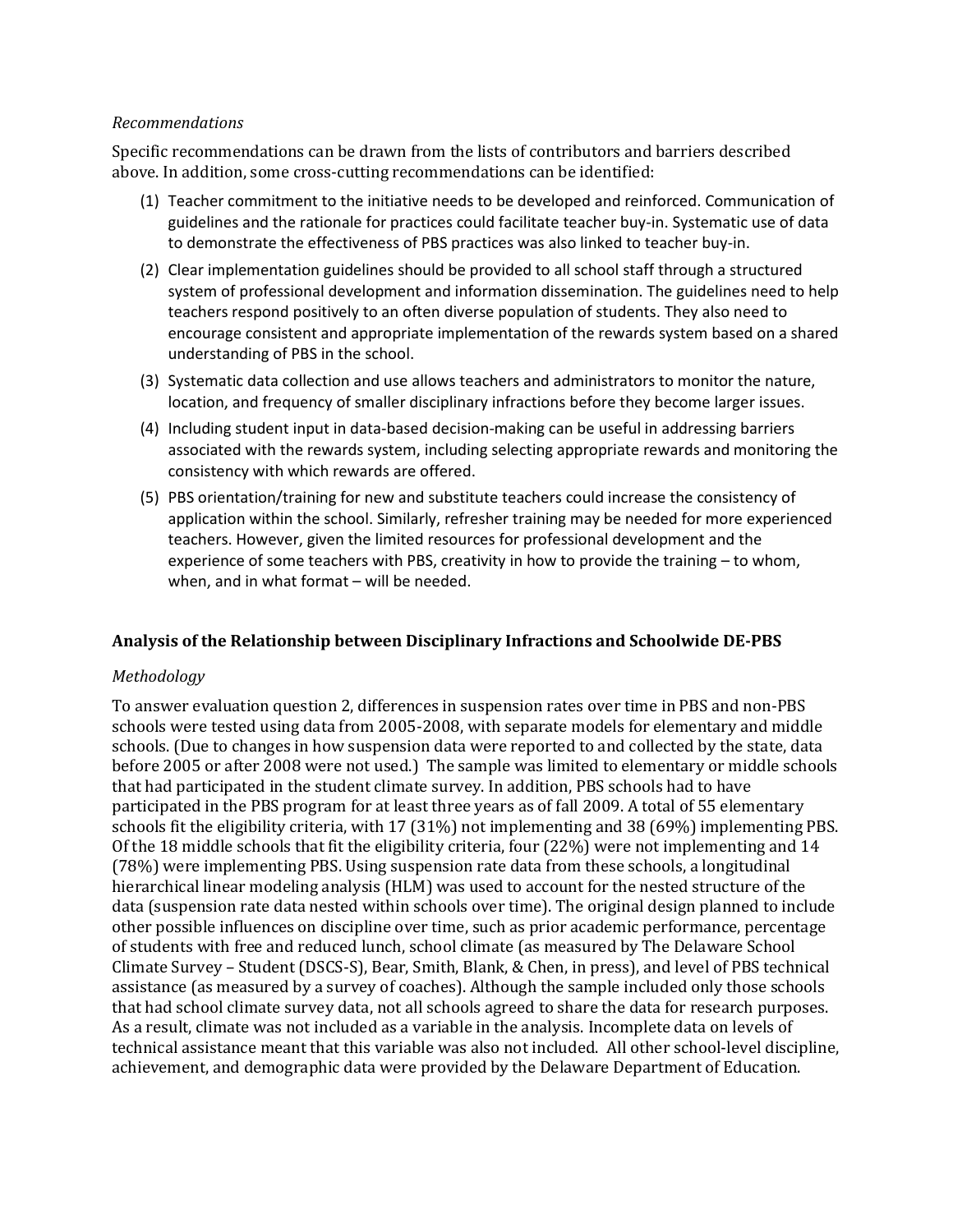## *Findings*

In the analyses, neither PBS nor non-PBS schools showed significant change in the number of suspensions over time. That is, suspension rates were not significantly increasing or decreasing. Neither of these results are altered by including socioeconomic status or DSTP scores as covariates. In addition, no differences were found between PBS and non-PBS schools in 2005 suspension rates in either the elementary or middle school samples.

The lack of evidence for a relationship between PBS and suspension rates can be attributed to six limitations: The first limitation was the inability to use an experimental design and randomly assign schools to PBS implementation or no implementation. Second, the use of suspensions as an outcome measure is problematic because of fluctuations that occur over time that are unrelated to student behavior and that they do not capture positive changes in student behavior. Third, the criteria for being included in the sample (such as implementing PBS for three or more years and having approval to use student climate survey data) reduced the size of the sample and thus the power to detect significant differences. Fourth, the covariates that we were unable to include in the analysis may have helped explain why PBS and non-PBS schools do not show significant differences in suspension rates. Fifth, schools in the PBS group had staggered implementation start points. Due to variation in how suspension data were collected and reported before 2005 and after 2008, we are unable to account for the difference in starting dates of implementation. Sixth, the qualitative data indicate that the category of "PBS school" (versus non-PBS school) is not clearly defined. The six case study schools are all PBS schools, but PBS was implemented in varying degrees and in varying ways in each school. At the same time, schools that are not implementing PBS may have programs that are similar in nature and intent to PBS. Thus, a quantitative comparison of PBS and non-PBS schools may have been conceptually flawed from the beginning.

## **Recommendations**

Some of the issues that made these analyses problematic could be resolved with the following changes:

- (1) Sample size was a major limitation of this analysis. Studies involving more schools may provide more reliable estimates of direct effects.
- (2) The change in the kind of infraction data maintained by DDOE limited the ability to do longitudinal analyses over more than 3 years. Using more stable outcome measures would make it easier to examine how being a PBS school is related to intended outcomes over time. (For example, over time, does a PBS school have an improved school climate, or reach a threshold level of positive school climate?)
- (3) Analyses using the outcomes that are likely to be most directly affected by PBS practices might be more sensitive. Past research (Bear, 2010) has suggested that suspension data are highly related to office referrals. As noted previously, there are limitations to the use of suspension data. For example, the case studies here suggest that there is some manipulation of the suspension and office referral numbers by in-school practices discouraging referrals. However, there may be other outcomes that are appropriate indicators of PBS effects.

While these recommendations respond to some of the major flaws of our analyses, they do not address the more fundamental issue of the definition of "PBS" and what it means to be a PBS school in Delaware.

#### **Implications for Future Evaluations**

The findings from both the qualitative and quantitative components of the study point to next steps for evaluating DE-PBS. We know that among DE-PBS schools there are varying levels of